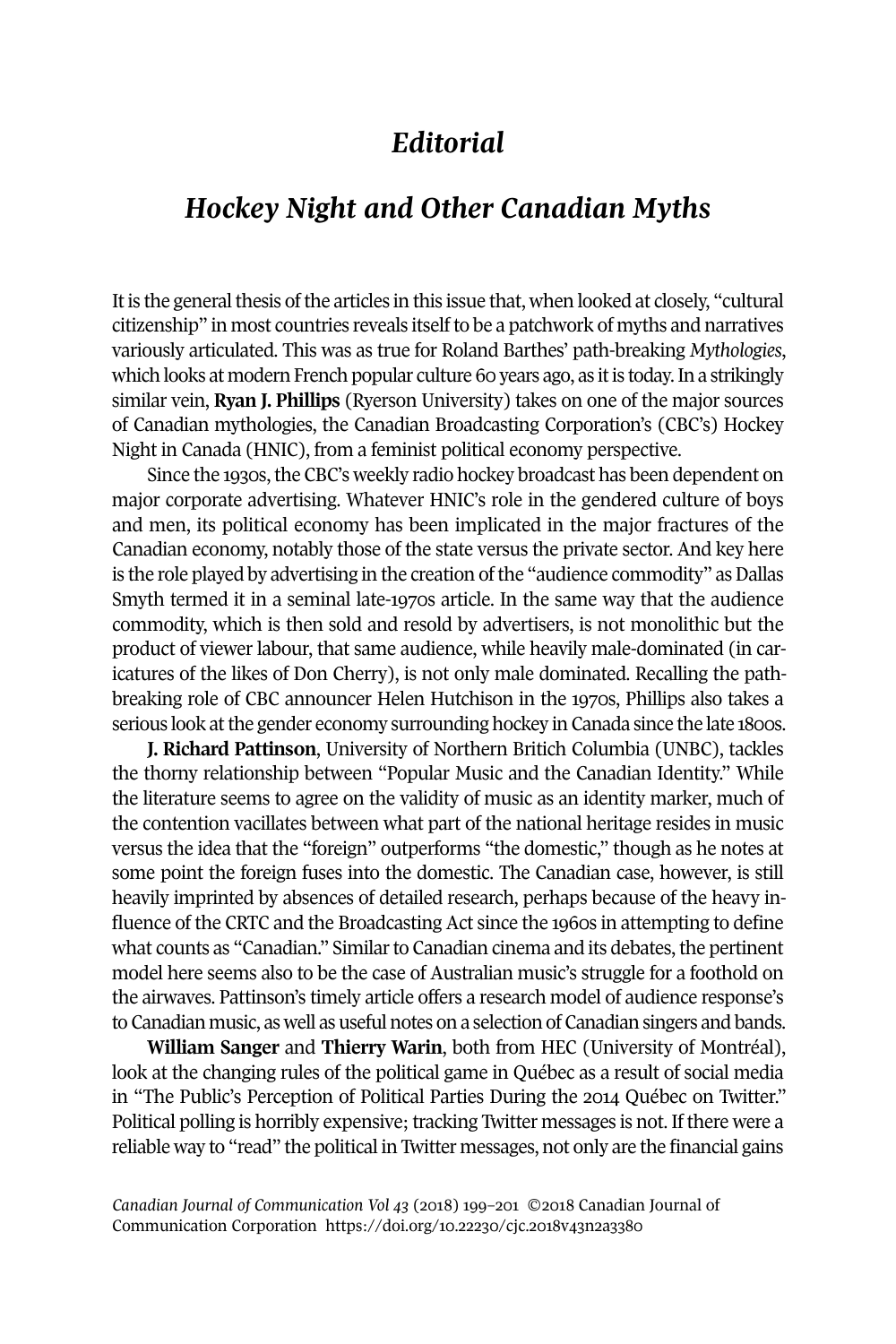considerable, there are also significant impacts on both campaign strategy and political messaging. In the 2014 election lead-up, the incumbent Parti Québécois government thought calling out the electorate would be low-risk. Instead, the incoming Liberals resoundingly trounced it. Sanger and Warin tracked 670,000 tweets analyzed according to specific hashtags, party leaders, 31 ideational themes, and timelines. Perhaps the main finding of this important article is that incumbency, which can seem to be an advantage at the beginning of a campaign, can turn into a major liability. And secondly that opposition parties should not overly dwell on the incumbent's agenda.

Still very much on point,**Yanick Farmer**, **MehliaBissière**, and**AminaBenkirane** (Université du Québec à Montréal) examine social conformity as it plays out online in "Impacts of Authority and Unanimity on Social Conformity in Online Chats about Climate Change." The key idea here is to look at two variables of persuasive communication, namely authority and unanimity, to evaluate whether social conformity was maintained in online communication among strangers. The study had a small sample  $(N = 26)$ , but it was supported by extensive interviews. It did find that the tendency to conformity was maintained, if not to the same degree as in face-to-face communication. Given, however, the increasingly widespread use of technological mediation for ordinary communication, this is cold comfort.

In "The Power of Myths and Story-Telling in Nation-Building: The Campaign for the Independence of Catalonia from Spain (2012–2015)," **César García** (Central Washington University) examines the fundamental persuasive mechanisms at play in nation-building. While his analysis was written before the mostrecent crisis in which Madrid arrested the Puigdemont regional government, García's account stresses the importance of the creation of a "symbolic-mythical" complex as a condition *sine qua non* for good nation-building storytelling. The role of the storyteller would be to adapt origin myths to political, economic, and social changes by building a new mythical story that maintains continuity with tradition. The final section of the article uses Ronald Tobias' (1993) 20 master plots to analyze the successful use of storytelling by the leaders of Catalan nationalism. It presents the use of four master plots that work separately, reinforce each other, and sustain the main narrative, all to justify the creation of a Catalan state.

**Stephanie Patrick** (University of Ottawa) analyzes some of the reasons for the success of the CBC comedy hit *Schitt's Creek* in "Without A Paddle: *Schitt's Creek,* CBC, and the Return to Community and Family in Uncertain Times." Carrying out both a textual analysis ofthe program and a cultural analysis of its production, Patrick shows the parallels between precarious Canadian identity and precarious economic conditions in the neoliberal era. *Schitt's Creek* builds on other "retreatist" texts that portray small community life and family as sites of stability in times of uncertainty. However, it de-localizes this community from the Canadian context, using stars and the CBC platform to signify place, rather than content. These alternative signifiers of "Canadianness" along with a marked shift in tone potentially account for the show's broad appeal.

In "Spiral & Vortex: Robert Smithson and the Cinematic Spaces of Wyndham Lewis and Marshall McLuhan," **Adam Lauder** (York University) resituates the American trans-